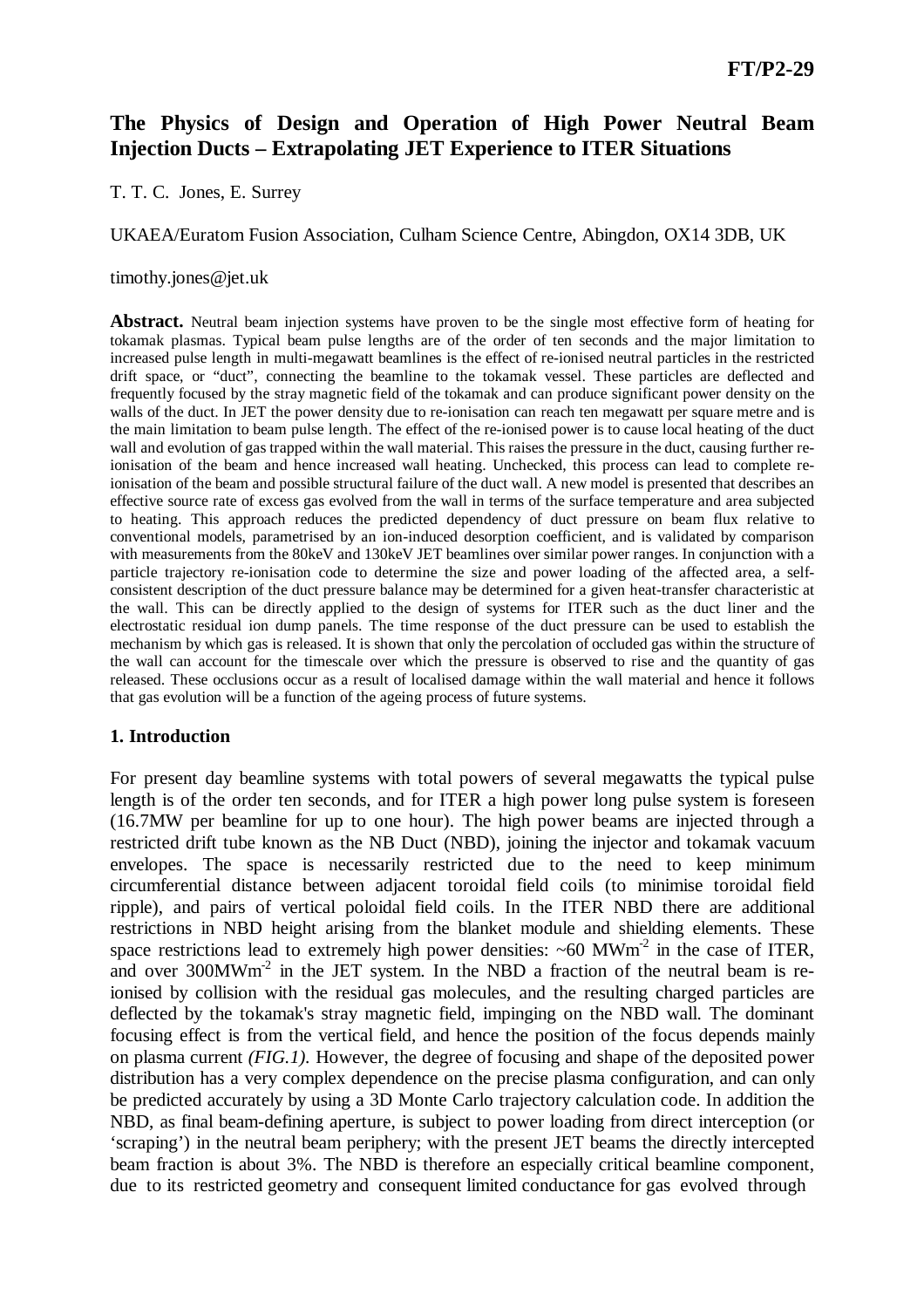



*FIG. 1. Schematic map of re-ionised power trajectories in plan representation of JET NBD. Ions born upstream are focused as shown at plasma currents indicated; ions born throughout duct region (not shown) produce a more diffuse distribution. Note X and Y scales not the same.*

*FIG. 2. Duct pressure evolution for well conditioned JET duct (80keV beams) at identical power (9 MW starting at 53.5s; neutraliser gas valves open at 52.5s) and identical torus gas fuelling conditions, showing slow linear rise phase and small shot to shot reduction.*

dumping of the lost beam particles and thermal gas desorption from the heated surfaces. This paper uses operational experience on JET, and developments in describing the thermal gas release arising from the physics design of a new actively cooled NBD for JET, for extrapolation to ITER, and analyses the consequences for aspects the ITER beamline design. This applies not only to the NBD but also to components such as the Electrostatic Residual Ion Dump (ERID) proposed for ITER where beam is dumped within narrow channel geometry.

## **2. Physics Design of Actively Cooled Upgraded JET Duct Protection**

The presently installed JET duct protection consists of plates of OFHC copper mounted on a stainless steel support structure located within a main horizontal port of the vacuum vessel; the design is described in [1]. The copper plates rely on thermal inertia to absorb the deposited energy with brazed cooling tubes on the rear side to remove the heat between pulses. The thickness varies with position, up to 4.5cm. The plates are extensively instrumented with thermocouples. New actively cooled NB duct protection [2] has been designed to cater for the increased beam power and pulse length following completion of the JET EP2 NB Enhancement [3]. A key design requirement was to ensure that the heat transfer performance of the surface of the duct protection panels is adequate to maintain a large margin against thermal stress related fatigue, or even burnout. This required a reliable prediction of the reionised power density which in turn depends on the gas re-emission characteristics in combination with the upgraded beam parameters, especially beam particle flux. Using the extensive amount of operational data from the existing JET duct (Penning gauge and thermocouple measurements) the gas-balance model [1] and its further developments could be benchmarked. The key feature of the model [1] is the assumption of a constant (though adjustable) gas re-emission coefficient,  $\Gamma$ . That is, the gas production rate, and hence steadystate pressure during beam injection, should depend on only total beam flux and re-ionisation cross-section under otherwise similar conditions. Due to the fact that JET's two beamlines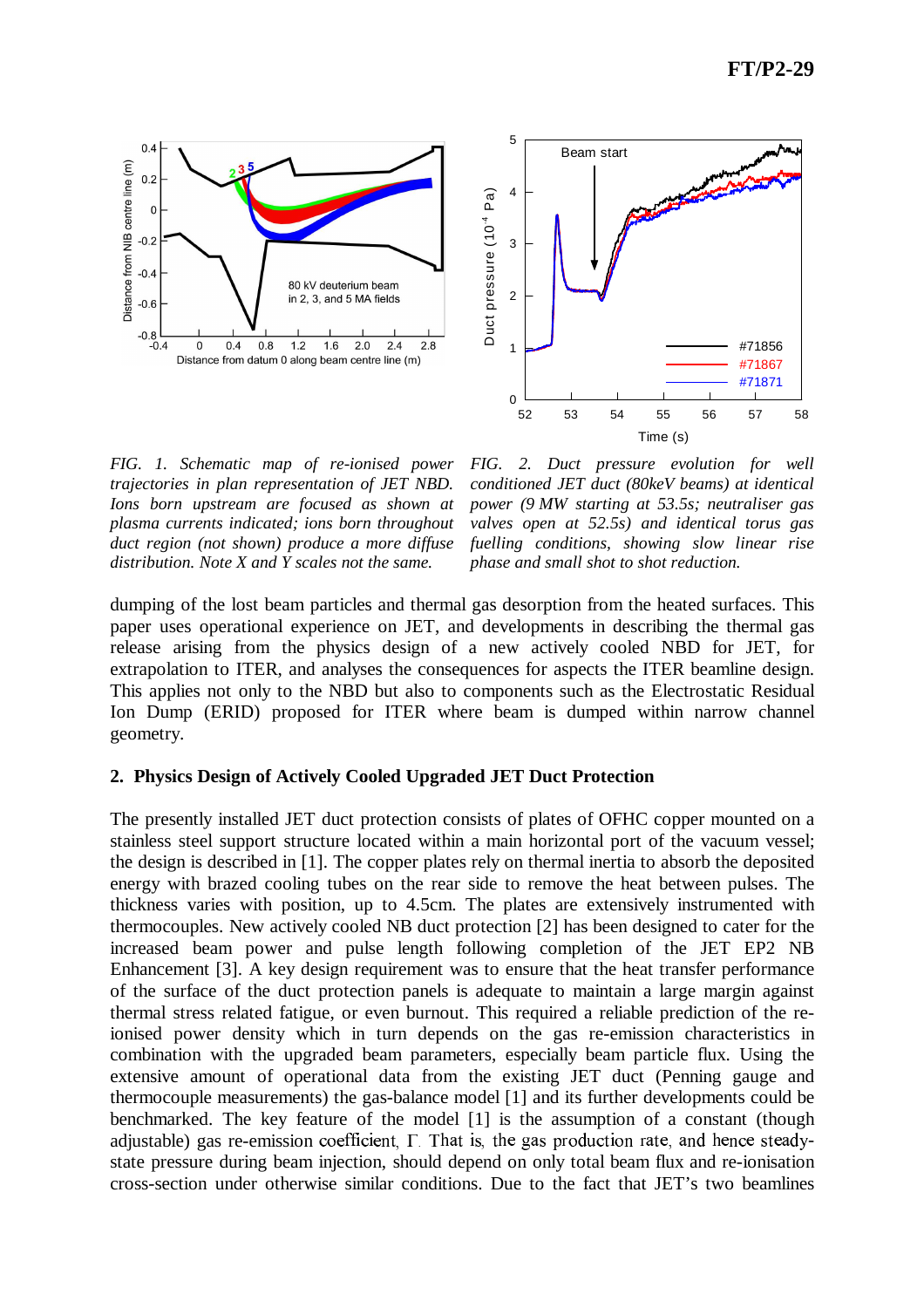operate at similar power but significantly different voltages (80kV and 130kV), and hence beam fluxes, it was possible to examine the validity of  $\Gamma$  as a physical parameter. From [1] the time evolution of the pressure, P, in the duct is given by:

$$
\frac{dP}{dt} = \frac{Q_0}{V} + \frac{F_t \phi_B \Gamma kT}{V} + \frac{F_R \phi_B \Gamma kT}{V} - \frac{CP}{V}
$$
(1)

where  $Q_0 = P_0 C$  and  $P_0$  is the pressure immediately before the beam is switched on due to gas flow from the ion-sources, neutralisers, and from the tokamak (recycling and gas fuelling).  $F<sub>I</sub>$ and  $F_R$  are the fractions of the trasmitted beam flux,  $\phi_B$  (particles s<sup>-1</sup>), that are directly intercepted on the walls or re-ionised respectively, C is the gas conductance out of the duct of volume V. It may be shown [1] that a steady-state solution exists for  $\Gamma < \Gamma_{\text{CRIT}}$  where

$$
\Gamma_{CRIT} = \frac{C}{\phi_B \sigma_{01} L} \tag{2}
$$

and  $\sigma_{01}$  is the cross-section for beam re-ionisation in beam-gas collisions. The steady state solution of equation (1) can be written:

$$
P = \frac{Q}{C - \sigma_{01} L \phi_B \Gamma} \tag{3}
$$

where  $Q$  is the sum of  $Q_0$  and the flow equivalent due to gas re-emission (characterised by coefficient Γ) from direct interception, where the beam re-ionisation fraction  $F_R = N\sigma_{01}L$  with N=P/kT, i.e. it is assumed that the re-ionisation takes place over a characteristic length L. The time-dependent solution to equation (1) is of the form of an exponential rise towards the steady-state pressure, which is the general form of the measured duct pressure during a beam pulse. The time constant of the transient phase is typically <0.5s, which is followed by a quasi-steady phase for the remainder of the pulse duration (up to 10s), during which the duct pressure usually continues to rise slowly *(FIG. 2)*. In terms of the gas balance model, this is equivalent to a slowly increasing value of Γ. Because the duct protection is essentially uncooled during the pulse, the temperature continues to rise approximately linearly with time, and can reach values  $>500^{\circ}$ C in long pulses where the re-ionisation power is highly focused. It is reasonable that  $\Gamma$  should rise with temperature, especially in regions that are heated to high temperatures following long term exposure to particle flux at lower temperatures; this is typically the case for localised re-ionisation hotspots whose position continually varies according to precise plasma parameters and conditions. When strictly identical plasma and beam pulses are run (even in a well-conditioned duct) there is an indication that the implied temperature dependence and the pressure reduce gradually from pulse to pulse *(FIG. 2)*. It may be shown that equation (3) may be applied to the quasi-steady phase, providing that the pressure time-derivative is small compared with the initial transient, to obtain  $\Gamma(t)$  and hence the dependence on surface temperature  $\Gamma(T)$ , since  $T(t)$  is available either from thermocouple measurements, or from ion trajectory calculations of the re-ionisation power density distribution and a thermal model of the duct plate. Results are plotted separately for the low and high current beamlines *(FIGS. 3 and 4*). The results are systematically different, and imply that the gas re-emission is *not* proportional to incident beam flux for the two cases at the same surface temperature, i.e.  $\Gamma$  is not a good physical parameter to use for extrapolation in beam flux and T. Since the EP2 NB enhancement is achieved through a large increase in beam flux, from improved neutralisation of molecular ions and improved transmission [3], an alternative description was sought. It was therefore postulated that a term,  $Q_T(T(t))$ , be included that describes the effective rate of *thermal* re-emission of gas from the hot walls of the duct liner (at temperature T) in excess of that due to  $\Gamma$ . For slowly varying  $O_T(t)$  Equation (3) now takes the approximate form: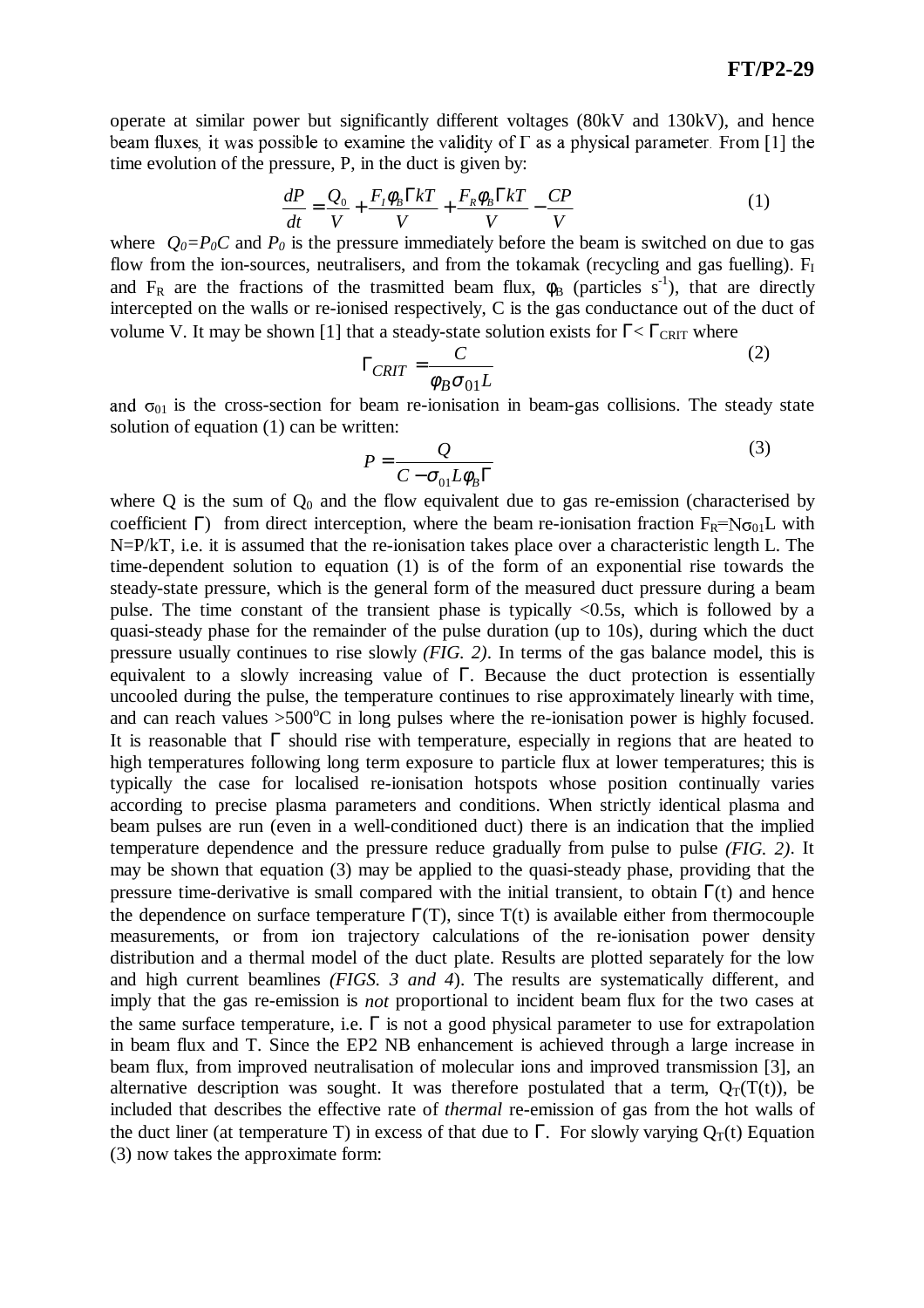

*FIG. 3* <sup>Γ</sup> *vs. T, for low flux 130kV beams. Large diamonds and squares: thermocouple data: small symbols and trajectories: T from Monte Carlo code. Straight lines: range used in first assessment of actively cooled duct design.*

*FIG. 4* <sup>Γ</sup> *vs. T, for high flux 80kV beams. Large diamonds: thermocouple data: small symbols and trajectories: T from Monte Carlo code. Straight lines: as in FIG. 3 highlighting systematic reduction in* <sup>Γ</sup> *cf. low flux beams at the same T .*

$$
P^*(t) = \frac{Q + Q_T(t)}{C - \sigma_{01} L \phi_B \Gamma}
$$
\n(4)

so that  $Q_T(T(t))$  could be derived from the pressure rise in the duct. A fixed value  $\Gamma$ =0.5 was chosen because (a) this corresponds to unity recycling of the incident beam flux (b) the postulated *additional* thermal re-emission flux is expected to vanish at zero temperature rise, consistent with the value of Γ≈0.5 at zero temperature rise T *(FIGS. 3 and 4)*. The resulting  $Q_T(T)$ , derived from thermocouple measurements of the maximum hotspot temperature due to re-ionisation is shown in *FIG. 5* and was used [2] to compute the self-consistent combination of surface temperature and duct pressure for a given heat-transfer coefficient and worst-case re-ionisation power density distributions. The heat-transfer performance of the actively cooled duct could therefore be derived, as necessary to maintain an acceptable safe operating margin against fatigue and burnout. However, although the low and high beam flux data were brought together there was still considerable scatter in the data.

#### **3. Improved Thermal Re-emission Model**

Physically, it is reasonable to assume that  $Q_T$  must depend on the area of the hotspot as well as its temperature. It is worth pointing out that introducing the area into the duct gas release model is a novel feature; the area was a redundant parameter when the gas release was expressed, as in the past, simply as a multiplier of the total re-ionised particle flux, whatever its distribution. Given that the underlying temperature dependence of  $Q_T$  is linear in *(FIG. 5)*, it is postulated that:

$$
Q_T \sim \int T dA \tag{6}
$$

From the 3D trajectory calculations, the area bounded by the contour representing a re-ionised power density equal to 20% of the computed peak value,  $A_{20}$ , was taken because noise on thermocouple measurements in the low power regions can cause the complete integral to diverge. Multiplying by the average surface temperature rise of the duct,  $T_{ave}$ , allows the reemission equivalent flow,  $Q_T$ , to be plotted as function of the product  $A_{20}T_{ave}$  as shown in *FIG. 6.* The linear nature of the relationship (at least for  $A_{20}T_{ave}$  <20) is obvious, and the fact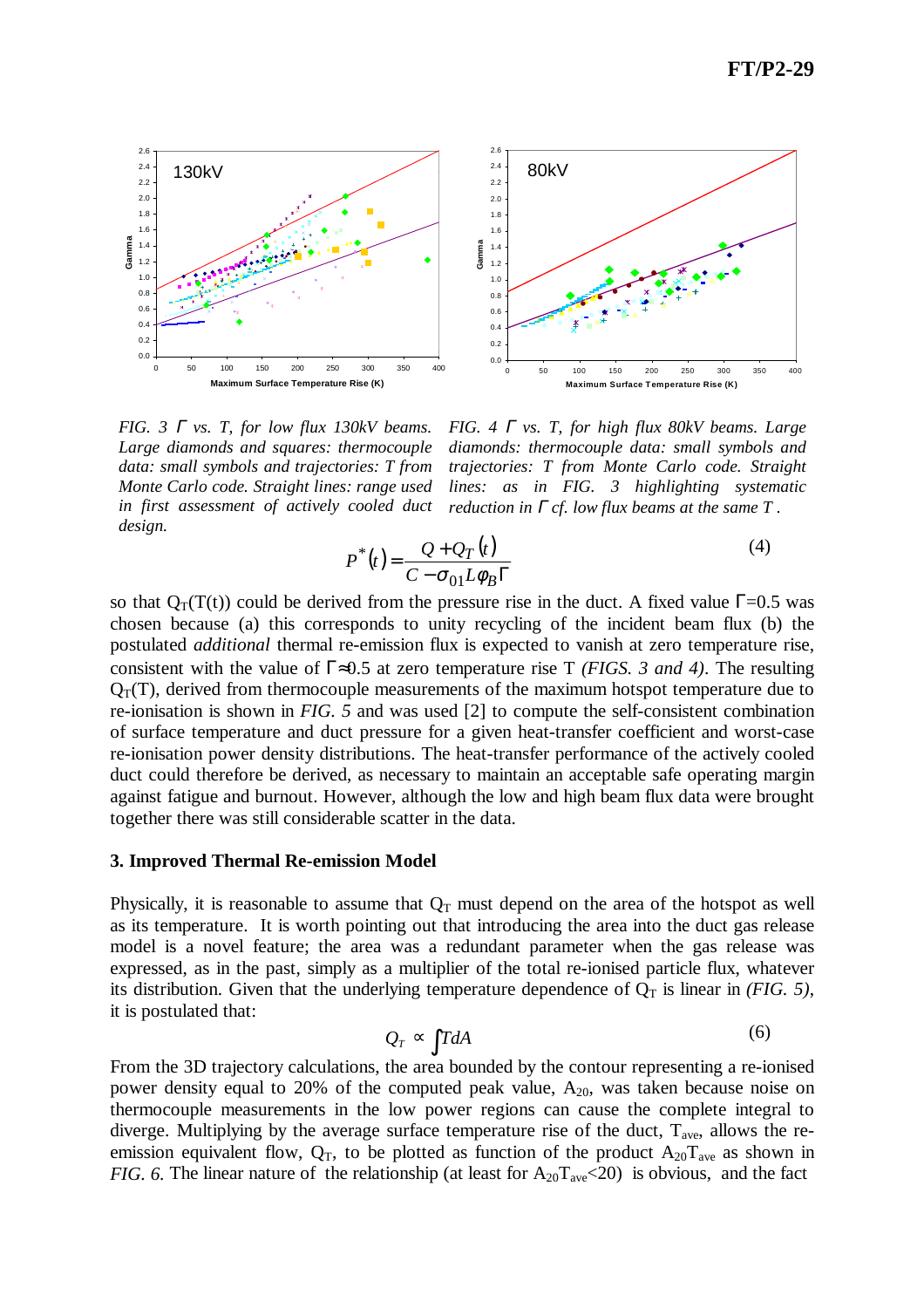



*FIG 5 Q<sup>T</sup> vs maximum surface temperature rise from thermocouple measurements for 130kV beams (Octant 8) and 80kV beams (Octant 4),*

*FIG. 6 Q<sup>T</sup> vs. product of area within computed 20% duct power density and average temperature from thermocouple measurements for 130kV beams (Octant 8) and 80kV beams (Octant 4)*

that the data presents pulses spanning eight years of operation with different beam energy and current combinations emphasises the universal nature of the curve. Only data from pulses with a well-conditioned duct are included, for which the magnetic scenario is well documented, and the re-ionisation hotspot is known to be close to a thermocouple (from detailed 3D trajectory calculations). It is also important to exclude pulses for which there are significant changes in torus conditions during the beam pulse (e.g. fuelling, effect of large MHD events including ELMs, recycling), otherwise, the constant value of  $Q_0$  derived from the pre-beam duct pressure is invalidated and the duct pressure can respond strongly.

### **4. Assessment of Possible Physical Gas Re-emission Processes**

In this section, different simplified models for hydrogenic retention and release mechanisms are considered and tested against the basic features of the experimental observations. These models are not worked out or validated in detail but may help to guide relevant future R&D and modelling. The first model considers only diffusion/rcombination of atomic hydrogen which can bind to trap sites. The second model considers molecular hydrogen held in voids due to material damage caused by beam irradiation.

### **4.1. Diffusion and Recombination**

Hydrogenic transport through *undamaged* metals occurs as a result of mobile *atoms* which diffuse through the metallic crystal lattice. Mobile atoms are those which are not bound at trap sites. The binding energy of atoms at the trap sites is of order fraction of an electron-volt and atoms may be promoted to the untrapped or mobile population by raising the temperature or by collision with incoming energetic particles. Depending on conditions (e.g. temperature) undamaged material contains both trapped and mobile hydrogenic atom populations. The mobile population diffuses to the surface according to its concentration gradient. The atoms cannot leave the surface until they have recombined into molecules. Depending on the conditions (temperature and gas release rate), the transport is either *diffusion* or *recombination*  limited according to the temperature variation of the diffusion coefficient and the surface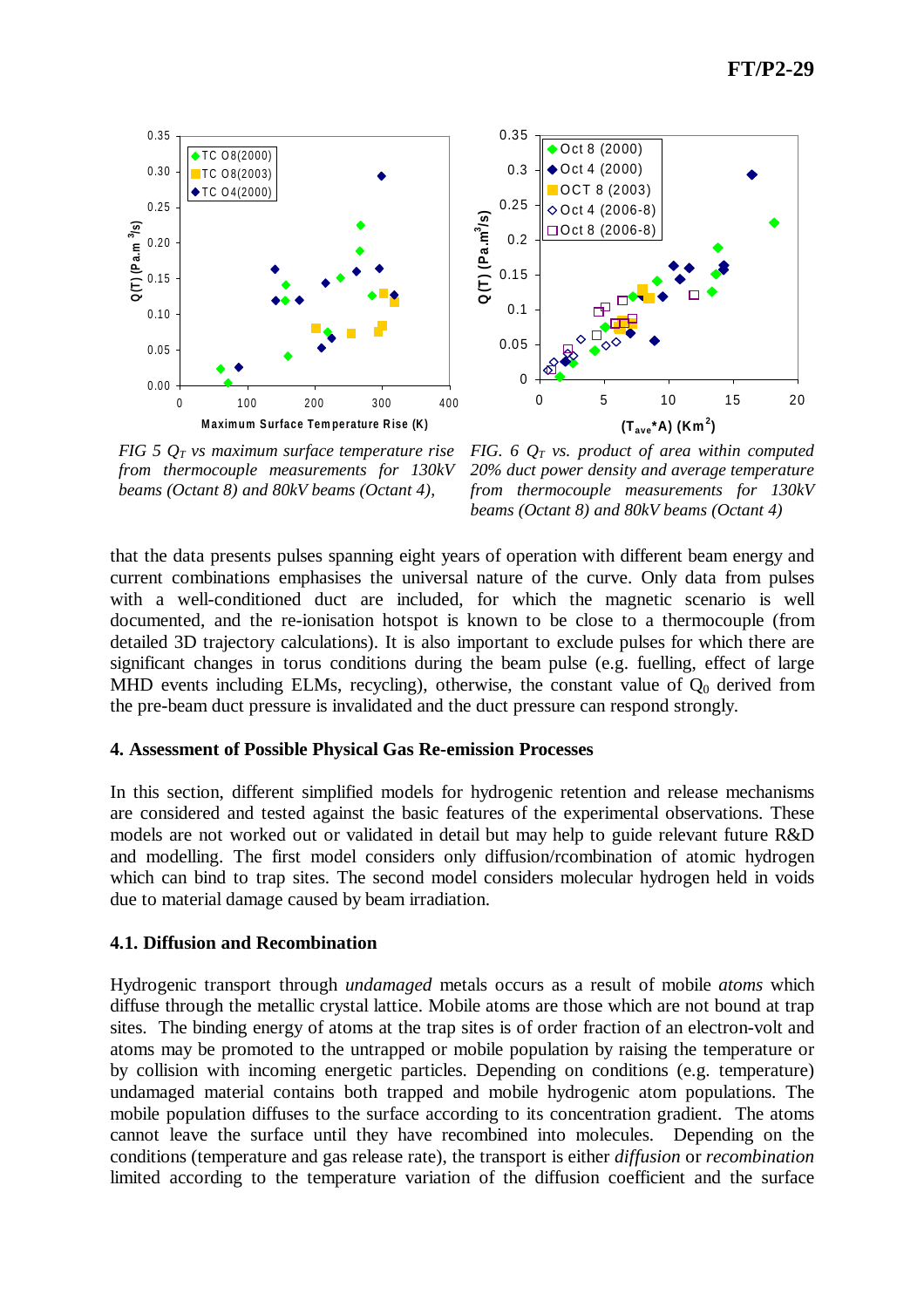recombination rate-coefficient. The transport in Cu at temperatures relevant to the JET duct liner is *diffusion* limited [4]. Promotion of trapped hydrogen into the mobile population is in principle a possible explanation for the observed behaviour, providing that the characteristic diffusion time is comparable with or longer than the beam pulse length. As the temperature rises, the detrapped hydrogen would then raise the concentration gradient of the mobile population, and the resulting diffusive flow to the surface and release rate would increase with temperature. The values of diffusion coefficient, D, for deuterium in Cu at room temperature and 200<sup>o</sup>C are, respectively,  $1.5 \times 10^{-13}$  m<sup>2</sup>s<sup>-1</sup> and  $6 \times 10^{-11}$  m<sup>2</sup>s<sup>-1</sup> [5]. For a typical penetration depth  $\lambda \approx 0.8 \mu$ m for 100keV D, the characteristic diffusive transport time  $\tau = \lambda^2 / D \approx 10$ ms at  $200^{\circ}$ C. This is much less than the beam pulse length, and the diffusive release mechanism of hydrogen displaced from trap sites cannot therefore explain the observed behaviour. In any case, the number of trap sites within the penetration depth over the beam footprint is too low by a factor of order 10 compared with the total gas release in a pulse (see section 4.2. below). The quantity of gas capable of being adsorbed as monolayers and therefore releasable at the surface is also too low, by a factor  $\approx 100$ .

### **4.2. Release from Gas Bubbles in Material Damaged by Beam Irradiation**

It is well established from high-fluence beam-target neutron measurements that the deuterium within the implantation layer reaches large saturation densities  $n<sub>sat</sub>$  of order 10% of the Cu atom density, i.e.  $\approx 8 \times 10^{27}$  m<sup>-3</sup> [4,5]. It is also observed that the value of n<sub>sat</sub> varies approximately as 1/T [5]. It may be noted that the density of trap sites (at which hydrogenic atoms may bind) in *undamaged* Cu material is at least an order of magnitude lower then the value of  $n_{sat}$  inferred from the neutron measurements in high-fluence experiments e.g. [6,7]. Release of occluded gas in the voids caused by beam irradiation at high fluence is the most likely candidate process to be considered. In this case, the hydrogenic species are trapped in the gas phase i.e. as molecules at pressures  $\approx 10^7$  Pa. The transport and release mechanisms do not therefore include atomic diffusion or surface recombination, rather a pressure driven flow under conditions where the mean free path is much less than the characteristic void dimension of 0.1-1µm. The transport mechanism in this case might be compared with percolation of gas through porous material. Let us assume that the gas released from the bubbles as the temperature is raised is instantaneously emitted, i.e. we neglect finite transport time to reach the surface. We would then have Q  $\propto$  - dn<sub>sat</sub>/dt = - d/dt ( $\alpha/T$ ) where  $\alpha$  is a coefficient of proportionality. Therefore,  $dn_{sat}/dt = \alpha / T^2 \times dT/dt$ . Since  $dT/dt \approx$  constant during a pulse, the above implies Q  $\sim 1/T^2$ , in contradiction to the basic experimental result Q<sub>T</sub>  $\sim \Delta T$ . We therefore conclude that *instantaneous* release of gas displaced from voids in the damaged material does not occur. It may then be postulated that raising the temperature causes a proportional transient increase in the pressure within the voids, beyond the apparent pressure limit inferred from the  $1/T$  dependence of  $n<sub>sat</sub>$  in the steady-state. This would lead to a corresponding increase in the pressure difference across the porous damage layer connecting with the surface. The percolating flow to the surface would increase directly with temperature, and could further indirectly increase via the effect on the voids in the porous layer from changes in thermal and pressure driven stresses. This provides a plausible explanation for the observed behaviour in the duct under the further assumptions: (i) there are large areas of the duct that see low power (and hence particle flux density), arising from the diffuse component of the beam re-ionisation, and can accumulate high  $n<sub>sat</sub>$  values characteristic of the low temperature; (ii) hot-spots move onto the previously cooler zones and cause gas to be released. Time dependent pressure measurements for neutral beams impinging on the JET Test Bed beam dumps [4] showed initial net pumping at beam turn-on, followed by net gas release as the beam dump target elements approached their steady-state temperature. This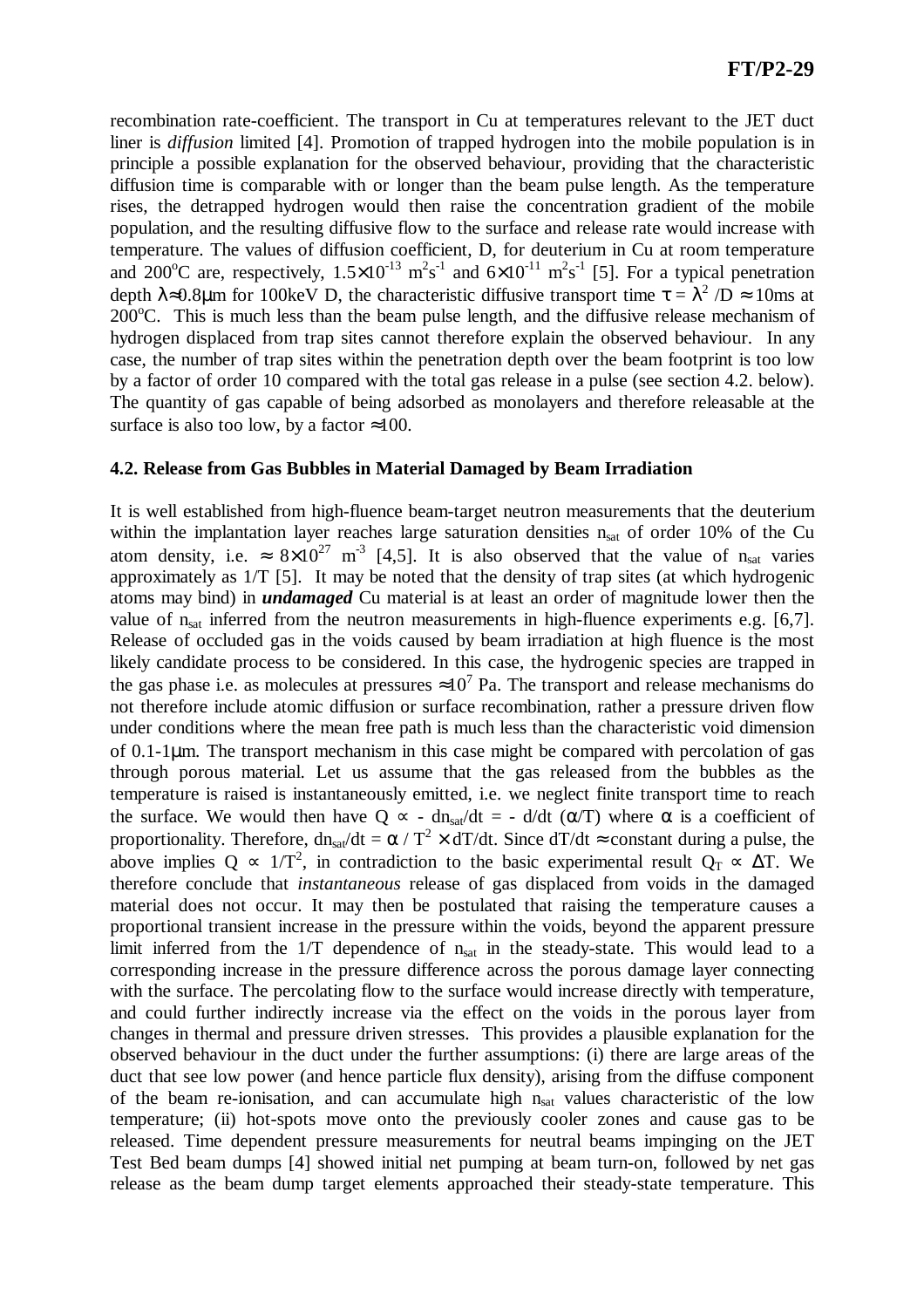behaviour also fits the postulated release mechanism. There is an important difference compared to the NBD case however, as the beam power footprint on the Test Bed dumps is the same from shot to shot, and hence each dump region achieves its own value of  $n_{sat}$ , characteristic only of the repeatable temperature at the end of the pulse. The same is true for the *direct interception* zones of the NBD which do not move significantly. The temperature dependence of n<sub>sat</sub> is also demonstrated by the neutron measurements. A further test of the plausibility of the postulated gas source concerns the amount of gas released from the duct in a long JET beam pulse. The material volume determined by the area of the footprint and the implantation depth must be capable of supplying the observed quantity of gas emitted. For typical value  $A_{20} \approx 0.11 \text{m}^2$ , penetration depth  $\lambda \approx 0.8 \mu \text{m}$ , and  $n_{\text{sat}} = 8 \times 10^{27} \text{ m}^{-3}$  (10% Cu atom number density, typical value from neutron measurements with high-fluence targets) we have total available number of atoms  $N_{\text{sat}} = n_{\text{sat}} \lambda A_{20} = 7 \times 10^{20}$  atoms. The time taken to release this amount of gas at  $0.2$ Pam<sup>3</sup>s<sup>-1</sup> (*FIG. 6*), as  $D_2$  molecules, is 6.6s. This is roughly consistent with the observation of no saturation or reduction in gas release (from duct pressure evolution) during long pulses up to 10s. It does, however, raise the possibility of duct pressure starting to recover in beam pulses of >> 10s duration or in repeated identical pulses *(FIG. 2)*.

### **5. Gas Re-emission Model Considerations for ITER Electrostatic Ion Dump (ERID)**

The copper ERID panels are designed to operate with a maximum surface temperature of ~300<sup>o</sup>C and the equivalent value of  $A_{20}T_{ave}$  for the ERID can be computed from the power density curves given in the ITER DDD [8], the spread of the deflected beam footprint on the RID panel and the vertical beam height. Scaling from the linear fit to the data of *FIG. 6* to the ERID values gives a re-emission equivalent flow estimate of  $1.7$ Pam $3s^{-1}$ . According to the analysis in [9] this is still not sufficient to drive the ERID into sustained plasma formation where the beams will not be deflected. For the ITER Diagnostic Neutral Beam (DNB), scaling the panel temperature with beam power implies a density of  $4x10^{18}m^{-3}$  which could place the DNB into the region of sustained plasma. In applying this gas release description to the ITER beamline ERID, the situation is probably much closer to that of the JET NB Test Bed beam dump, where the footprint shapes are unchanging. Assuming irradiated material with occluded gas that has been initially loaded during low-power operation e.g. during re-start commissioning, the gas release should therefore peak after only a short period of high-power beam operation (i.e. conditioning), to be followed by a period of declining pressure. The relevant parameters defining the characteristic time  $\tau$  for desorbing the occluded gas for the HNB and DNB ERID panels are 40s and 23s respectively, from the arguments of section 4.2.

### **6. Gas Re-emission Model Applied to ITER HNB Duct**

The total re-ionised beam fraction in ITER is predicted to be about 4% [8], of which 0.48MW (or 0.48A particle flux) is incident on the duct liner [10]. Trajectory calculations performed at Culham with the BTR code for standard ITER scenarios indicate a value  $A_{20}$  of about 0.27m<sup>2</sup> for the re-ionised power distribution. The average power density  $P_{ave}$  within the 20% contour is however much less than in the JET case. The peak power density in the worst case is about 0.14MWm<sup>-2</sup>, and the value of  $P_{ave}A_{20}$  is about 20kW. This is far less than the total re-ionised power and shows that in the ITER case the majority of the power is outside the 20% contour i.e. is unfocused. This value of  $P_{ave}A_{20}$  may be translated into a corresponding value  $T_{\text{ave}}A_{20}=1.6\text{m}^2\text{K}$  assuming an appropriate heat transfer coefficient and typical distance of 1cm to the cooling channel in the reference duct liner design [10] of cast copper plates with stainless steel cooling tubes. Using the slope of the trend *(FIG. 6)* this corresponds to a gas source  $Q_T$  of 0.024Pam<sup>3</sup>s<sup>-1</sup>, equivalent to dumping an *additional* 2A of beam ions which